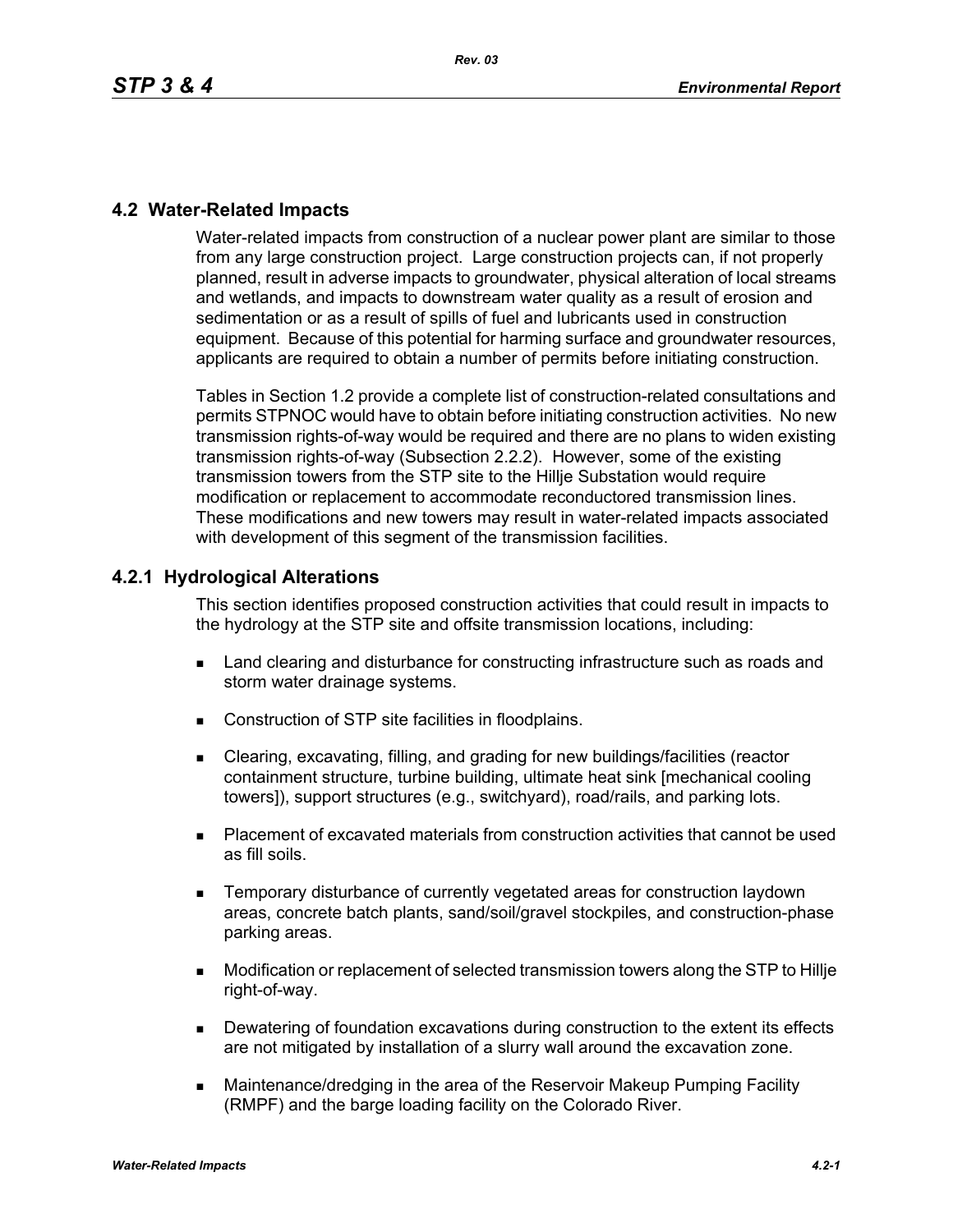## **4.2.1.1 Surface Water**

The STP 3 & 4 project will require replacing some of the existing transmission towers along the 20 miles of transmission right-of-way from the STP site to the Hillje substation (Section 3.7). The modification or replacement of the towers along the existing right-of-way would result in construction activities occurring that would likely result in the disturbance of surface soils within the footprint of the existing towers or access roads. The right-of-way itself as well as adjacent lands is used for crop production. Based on the current use of the land within the right-of-way, disturbance to surface soils would not appreciably alter surface water flow during the modification of the towers or construction of new towers. STPNOC has determined that impacts from the potential changes to surface water flow would be similar to the impacts from the original construction activities along the transmission right-of-way. The impacts would be temporary and would impact relatively small areas. Access to the existing rights-of-way would occur where existing access points are located and would not result in additional land disturbances. STPNOC, therefore, estimates impacts to surface water alterations would be SMALL and would not warrant additional mitigation other than those required by the appropriate permits. If construction activities occur close to surface water features, it is anticipated that the transmission line constructor would use erosion controls to limit the potential impacts to nearby water bodies or drainage features.

The only STP 3 & 4 facilities to be located in the Colorado River floodplain are those facilities that will be shared and have already been constructed for use by STP 1 & 2. These facilities are the RMPF, the Main Cooling Reservoir (MCR) blowdown discharge pipes, the MCR spillway discharge structure, and the barge facility. The remainder of the STP 3 & 4 facilities would be constructed in areas located above the elevation of the floodplain. Impacts to the floodplain from STP 3 & 4 would be less than the impact of constructing STP 1 & 2. The area occupied by these structures in the floodplain is insignificant when compared to the total area of the floodplain. There would be no additional reduction in channel conveyance and the elevation of the 100-year floodplain upstream and downstream of the STP site would not be affected by construction of STP 3 & 4. STPNOC has determined that impacts to the floodplain would be SMALL and would not warrant mitigation.

The local relief of the STP site varies from approximately 30 feet above mean sea level (MSL) in the northern portion of the site to 15 feet MSL in the southern portion, (Subsection 2.3.1.2). Within the site boundary (Figure 2.3.2-3) flows the West Branch of the Colorado River, the Colorado River, as well as surface water drainage features, one of which feeds 34-acre Kelly Lake, which is located in the northeast corner of the site (Reference 4.2-1). The largest surface water feature in the vicinity of the site is the above-grade MCR that covers approximately 7000 acres (2800 hectare). Another STP site surface water feature associated with STP 1 & 2 operations is the 4647-acre Essential Cooling Pond (Reference 4.2-2).

As discussed in Subsection 2.3.1, Little Robbins Slough, an intermittent stream, flows south of the MCR to a coastal marsh area north of Matagorda Bay. A portion of Little Robbins Slough that would have been inundated by the construction of the MCR was relocated during the construction of STP 1 & 2 to an area outside of the MCR. The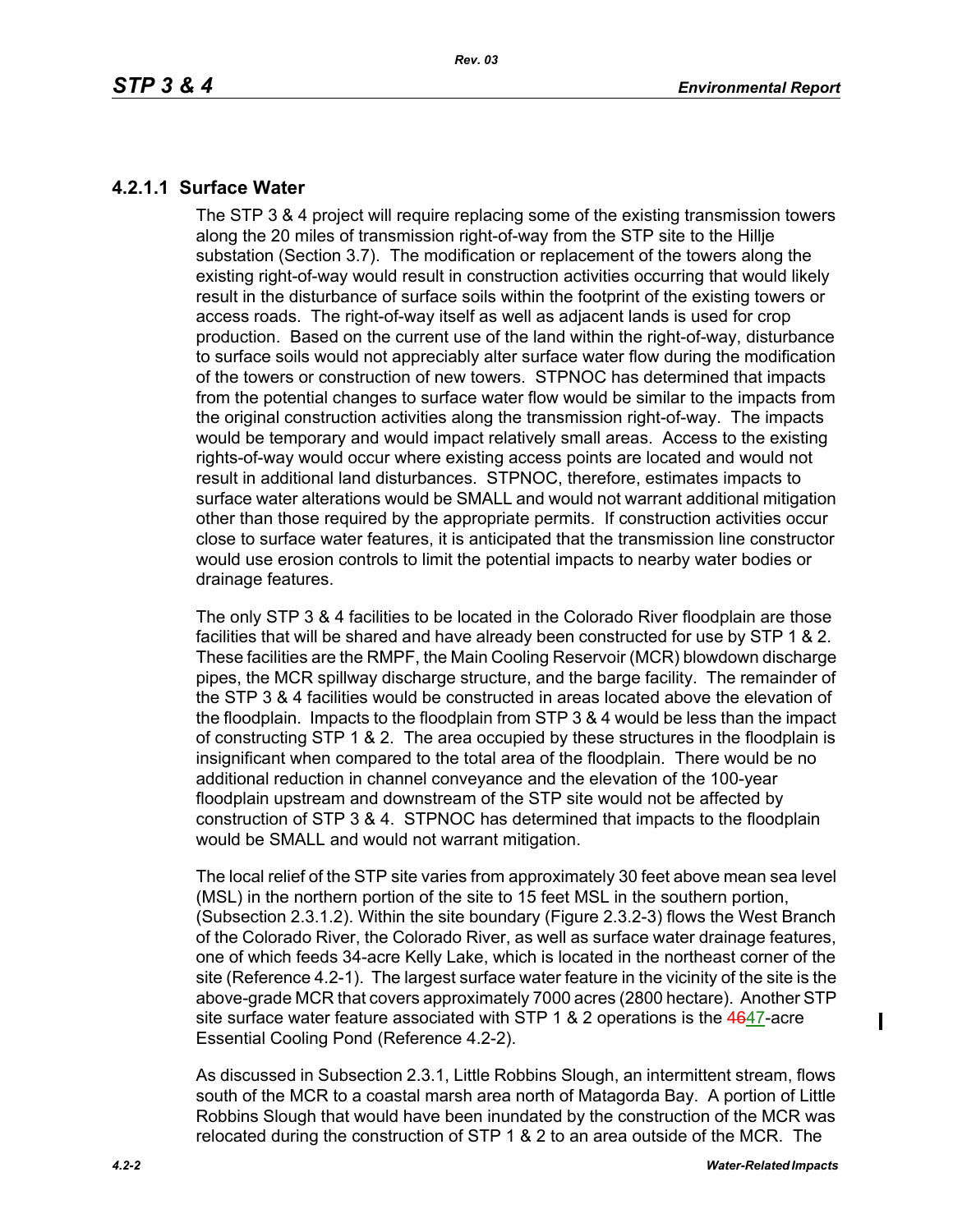relocated channel rejoins the natural drainage course approximately 1 mile east of the southwest corner of the MCR (Reference 4.2-2). The West Branch of the Colorado River is an old river channel associated with the Colorado River adjacent to the MCR that flows south toward the Gulf Intracoastal Waterway and Matagorda Bay. Surface water drainage features near the southeastern portion of the MCR feed the West Branch of the Colorado River, which flows only intermittently.

The construction of STP 3 & 4 and its support facilities, especially the proposed 2-mile long heavy-haul road (Figure 3.9-1) from the barge facility to STP 3 & 4 (Section 4.1) could alter the current surface water flow patterns. Drainage ditches, storm water culverts, and other drainage devices will be used to maintain flow patterns across the construction areas. The refurbishment of an existing rail line that enters the northern portion of the STP site would result in less impact to the area crossed than when originally constructed. Actual impacts would be similar to those associated with normal maintenance of the rail line, including rail and ballast replacement where appropriate.

Surface water features that could be affected by the STP 3 & 4 construction activities include the unnamed onsite drainage associated with site sloughs, drainage ditches currently located in the STP 3 & 4 project area, an area currently designated as the Texas Prairie Wetland Project (Subsection 2.4.1), several onsite areas of standing water and their associated drainages, and other site drainage features that flow to the Colorado River or to the West Branch of the Colorado River (Subsection 2.3.1). Refer to Section 2.4 for additional information on the STP site surface water features.

There have been no studies performed by STPNOC to determine water storage or flow characteristics for surface water features within the STP site boundary other than the Essential Cooling Pond for STP 1 & 2 and the MCR because none have been required by state regulatory agencies. Monitoring of STP site surface water features is performed in accordance with STPNOC's storm water management program. As discussed in Subsection 2.3.3, surface water quality is analyzed for radionuclides as part of the existing radiological monitoring program for the West Branch of the Colorado River, Little Robbins Slough, the East Branch of Little Robbins Slough, a surface water drainage ditch located northeast of the MCR, and the MCR, as indicated in Subsection 2.3.3.

Part of a surface water ditch system is currently located in the area proposed for the STP 3 & 4 facilities. The ditch drains surface water away from the northern portion of the STP 1 & 2 operations area when surface water is present as the result of precipitation events. STPNOC plans to relocate this section of ditch north of the STP 3 & 4 site to capture surface water runoff from STP 1 & 2 and STP 3 & 4. As discussed in Subsection 2.4.1, STPNOC performed a bio-assessment survey of the ditch that passes through the STP 3 & 4 site that could be affected by construction activities (Reference 4.2-3).

STPNOC also surveyed the proposed construction site to determine if jurisdictional wetlands were present (Reference 4.2-4). The results of the survey indicate that thereare no jurisdictional wetlands in the area currently proposed for construction activities associated with STP 3 & 4. However, 12 non-jurisdictional wetlands were located.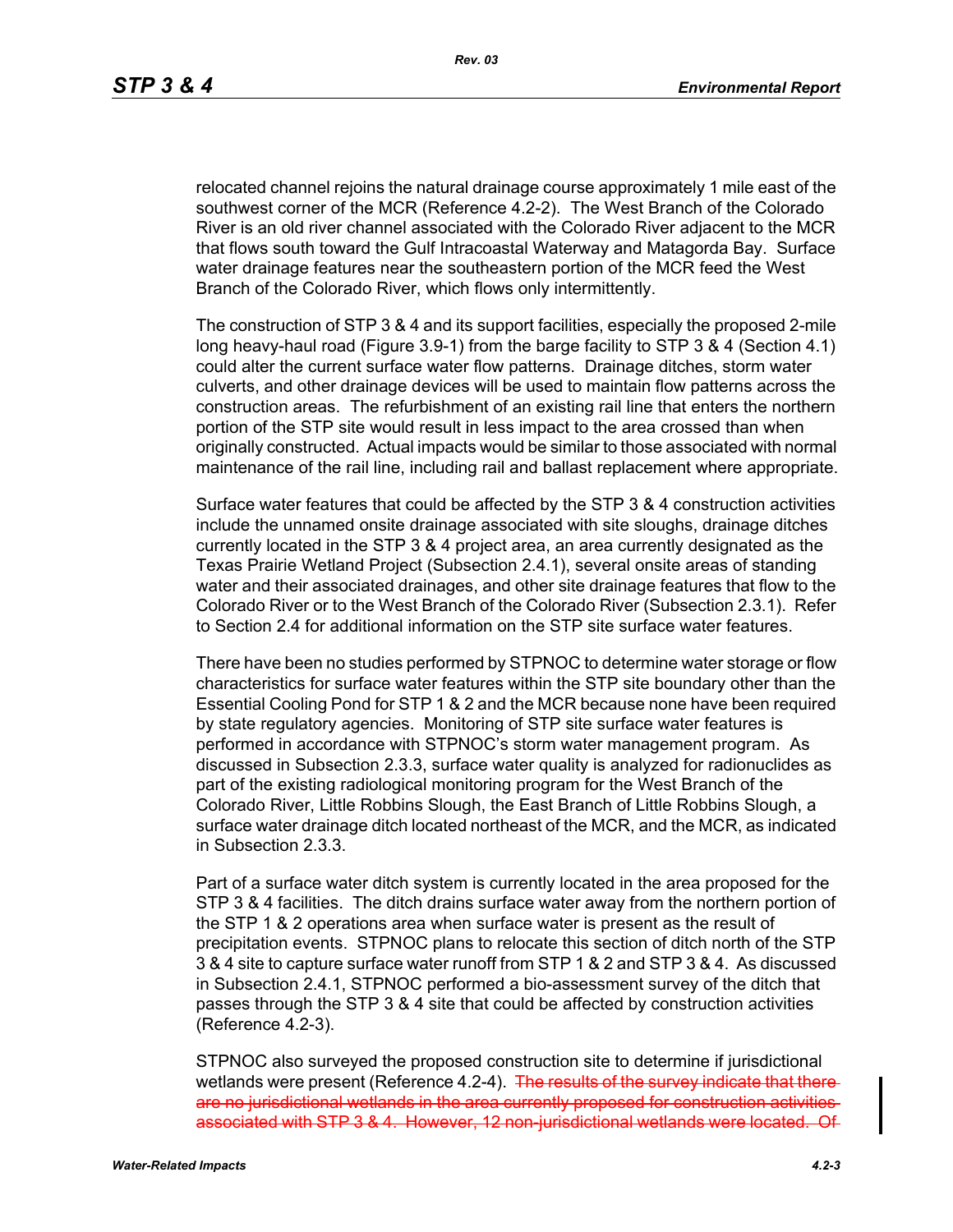these, only one non-jurisdictional wetland totaling 0.165 acres (0.07 hectare) would be permanently impacted by the project. Subsequent to the completion of this survey, STPNOC performed additional surveys in concert with its request for a Preliminary Jurisdictional Determination of wetlands within the areas potentially affected by construction of Units 3 & 4. In May of 2009 the USACE confirmed the presence of 29 separate wetlands which would fall under the jurisdiction of the Clean Water Act. These wetlands ranged in size from 0.07 acres to 3.78 acres. The remaining 11 nonjurisdictionalEach of these wetlands would be avoided during construction activities (Reference 4.2-4). STPNOC would use silt fences and other erosion control devices, as needed, to help mitigate the possibility of surface water runoff from proposed construction activities impacting the STP site's surface water drainage features.

The RMPF intake structure on the Colorado River for STP 1 & 2 was built with the capability to provide enough makeup water to the MCR for four nuclear units. At present, it is operating at half its capacity, with only four makeup pumps in service. STPNOC has determined that the RMPF intake structure itself would not have to be modified to accommodate the new units. New pumps would be installed in the existing structure. This would limit potential direct impacts to the Colorado River.

The circulating water intake structure for STP 3 & 4 would be located on the modified existing MCR dike south of the STP 1 & 2 circulating water intake. The circulating water discharge outfall for STP 3 & 4 is located approximately 1000 feet west of the STP 1 & 2 discharge structure. Because of the configuration of circulating water pipes passing over the embankment, an overflow weir would be installed inside the discharge outfall to maintain proper siphon when the water level drops toward the low-water level datum. Downstream of the discharge outfall, riprap placement would be provided to prevent erosion. For more information, refer to Subsection 3.4.2.3. The MCR discharge is the existing blowdown facility to the Colorado River downstream of the RMPF. The MCR blowdown structure to the Colorado River is adequate in size to support the proposed project.

Any maintenance dredging of the Colorado River in the vicinity of the RMPF and the barge landing facility would be performed under existing or future STPNOC permits as required by the U.S.Army Corps of Engineers and in accordance with any applicable state permits or other requirements (Section 1.2 Tables 1.2-1 through 1.2-4). Dredged material from the dredged locations would be disposed in accordance with the STP site's dredging permits. Surface water impacts from dredging would be limited to the Colorado River in the direct vicinity of dredging operations and to the vicinity of the dredged material disposal area. Dredging would disturb sediments and increase turbidity downstream of the RMPF; however, impacts would be of short duration essentially limited to the period of actual dredging operations.

The State of Texas Construction Storm Water Program requires industrial facilities that discharge to waters of the United States and plan construction that would disturb more than 5 acres of land to:

 Obtain coverage under the Texas Pollutant Discharge Elimination System (TPDES).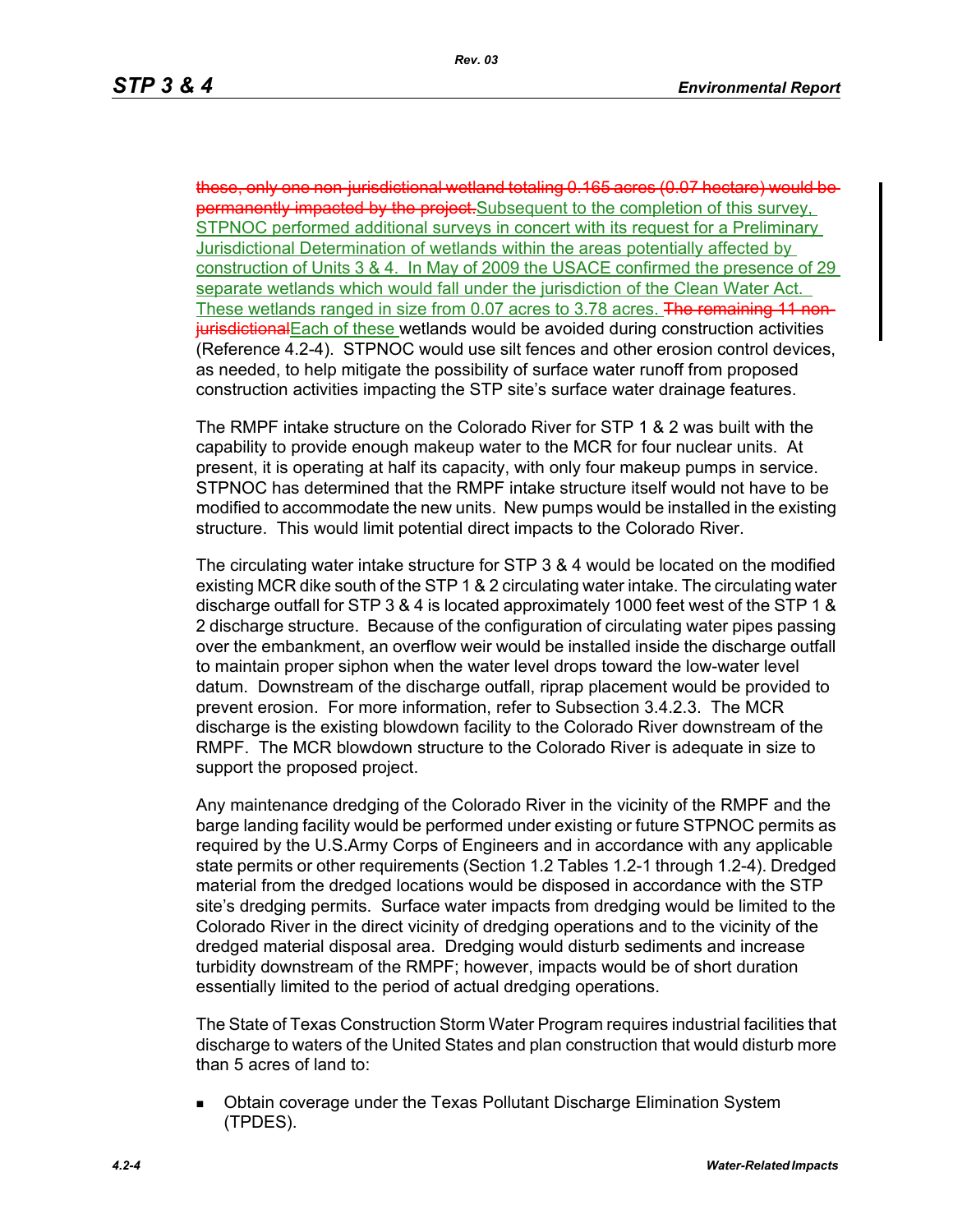*Rev. 03*

- **IMPLEMENT MANAGEMENT EXAMPLE THE IMPLEMENT INCORDIT IN THE IMPLEMENT INCORDENT INCORDIT IN THE IMPLEMENT INCORDIT IN THE IMPLEMENT INCORDENT INCORDITION** devices and retention ponds) and operational measures to prevent the movement of pollutants (including sediments) offsite via storm water runoff.
- Develop a Storm Water Pollution Prevention Plan (SWPPP) through the TCEQ.

New retention ponds and connecting drainage ditches would be constructed to accommodate surface water runoff from areas where surface soils would be disturbed by construction activities. The proposed ditches and retention ponds may also be used to allow potential sediment-laden water generated from dewatering activities to settle in them to reduce the amount of sediment potentially discharged to surface water bodies at the site. The water could then, if necessary, be discharged at a TPDES permitted outfall. The locations of these ditches and retention ponds have yet to be determined.

Therefore, STPNOC concludes that impacts to surface water hydrology would be SMALL and would not warrant additional mitigation in addition to those included in required permits.

#### **4.2.1.2 Groundwater Dewatering**

As discussed in Subsection 2.3.1, groundwater use in the vicinity of the STP site is primarily from the confined Chicot Aquifer (Beaumont Formation) within the Gulf Coast Aquifer system. The Chicot Aquifer is separated into shallow and deep aquifers by at least 150 feet of confining clay. Groundwater wells in Matagorda County are located within the Chicot Aquifer (Subsection 2.3.1). The Beaumont Formation comprises the shallower aquifer material below the alluvial deposits directly along the Colorado River channel and deeper portions of the Chicot Aquifer. The Beaumont Formation is comprised of deltaic sediments consisting of discontinuous interfingering beds of clay, silt, sand, and gravel that grade laterally over short distances (Reference 4.2-2). The upper 10 to 30 feet of the Beaumont Formation acts as an upper confining unit for the shallow portion of the Chicot Aquifer. As discussed in Subsection 2.3.1, the base of the shallow portion of the Chicot Aquifer is 90 to 150 feet deep at the STP site. This shallow portion of the Chicot Aquifer is the portion of the aquifer in which dewatering would occur.

Recharge to the shallow portion of the Chicot Aquifer is within a few miles north of the STP site. Discharge from the shallow portion of the aquifer is to local wells, to Colorado River alluvial material east of the site, and to Matagorda Bay and the Colorado River estuary, approximately 5 miles southeast of the site (Subsection 2.3.1).

The excavations for STP 3 & 4 would be approximatly one year apart. Each excavation would reach a depth of approximately 95 feet below grade. Perimeter dewatering would be required to a depth of at least 35 feet with dewatering wells for the deeper portion of the excavations located in the lower unit of the shallow portion of the Chicot aquifer to a depth of approximately 95 feet below grade. A slurry wall will be installed around the entire excavation (both Units 3 and 4) to a depth of approximately 125 feet below grade. The extent of each excavation would be approximately 1000 feet wide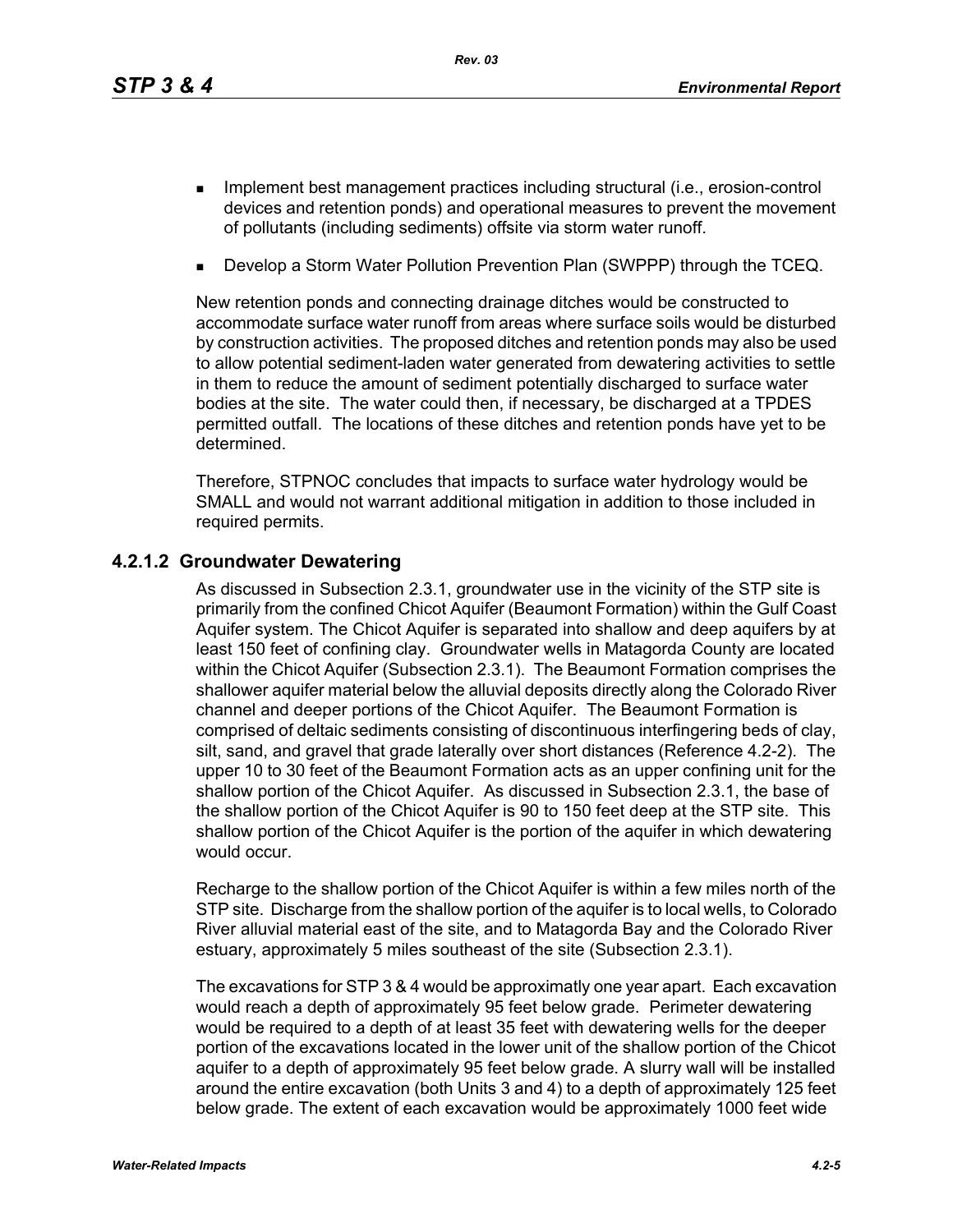(east-west) by 1200 feet long (north-south) and would cover an area of approximately 27 acres for each unit.

It is currently anticipated that dewatering and excavation activities for STP 3 & 4 and their ancillary facilities would be similar to those performed during construction of STP 1 & 2. Dewatering and excavation activities for the existing STP 1 & 2 are described in STP 1 & 2 FSAR Subsection 2.5.4 (Reference 4.2-1). As discussed in Subsection 2.3.1, the proposed cut and fill excavation dewatering activities for STP 3 & 4 would consist of a combination of a perimeter slurry wall, deepwells, recharge wells, jet eductors, sand drains, wellpoints, pumps, standby pumps, sumps, sump pumps, trenches, and necessary appurtenances capable of achieving the design requirements to dewater or to depressurize the major water-bearing strata. The perimeter dewatering wells would control lateral inflow and assist in removing water stored within the excavation. The open pumping system would control precipitation runoff, assist in water storage removal, and any inflow to the excavation.

 The initial dewatering rate is estimated to be 6700 gpm and is expected to decline to approximately 1000 gpm due to the surrounding slurry wall. The hydraulic conductivity in the upper unit of the shallow portion of the Chicot Aquifer is between 65 and 420 gallons per day/square foot (gpd/ft<sup>2</sup>). Transmissivity values range from 1100 and 10,500 gallons per day per ft (gpd/ft). The storage coefficient varies between 0.0017 and 0.0007. The lower unit of the shallow portion of the Chicot Aquifer has a hydraulic conductivity that ranges between 410 and 600 gpd/ft<sup>2</sup>, a transmissivity range between 13,000 and 33,000 gpd/ft, and storage coefficients between 0.00045 and 0.00071.

Based on the range of estimated flow, drawdown and subsidence estimates at key facility structures are included in Table 4.2-1. The excavation dewatering rates measured during STP 1 & 2 construction (1300 gpm to 2900 gpm) indicate the estimated STP 3 & 4 rates would be less than the upper bounded steady-state flow of 6700 gpm at the initial dewatering with a steady state of approximately 1000 gpm, which suggests that the estimates based on the lower hydraulic conductivity value may be more realistic. Therefore, the amount of projected drawdown and subsidence at the MCR and STP 1 & 2 would likely be on the lower end of the estimate range as shown in Table 4.2-1. Table 4.2-2 includes groundwater hydrologic parameters based on pump tests performed in the upper portion of the Chicot Aquifer.

As discussed in Subsection 2.3.1, the soils to a depth of approximately 10 to 30 feet in the vicinity of STP 3 & 4 consist primarily of silty clays that create a confined groundwater system in the shallow portion of the Chicot Aquifer at the site. The presence of the surficial clays would also isolate wetlands and shallow surface water (natural and man-made drainage) features in the vicinity of STP 3 & 4 from the underlying subsurface soil units being dewatered during construction. Therefore, the impact to wetlands or to surface water drainage features in the vicinity of the proposed excavation from the proposed dewatering activities would be SMALL and would not warrant additional mitigation.

Due to the presence of the confining clays above and below the shallow portion of the Chicot Aquifer, dewatering activities would be limited to the shallow portion of the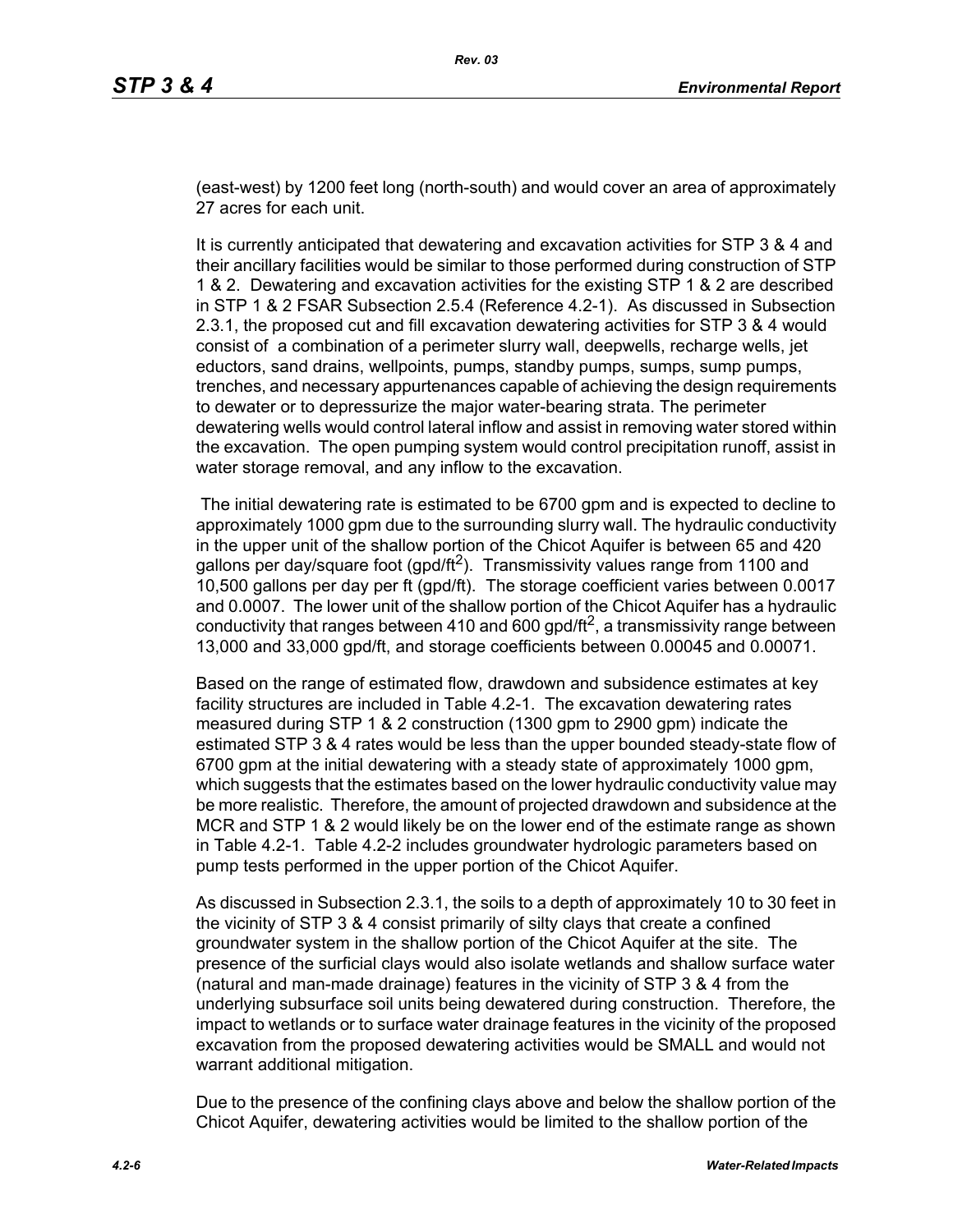Chicot Aquifer. As discussed in Subsections 2.3.1 and 2.3.2, the closest offsite well to the STP 3 & 4 site location (Figure 2.3.1-43) installed in the shallow artesian portion of the Chicot Aquifer is Well 2004120846, which is located approximately 9000 feet east of the STP 3 & 4 site. This well is approximately 80 feet deep and is used to supply water to livestock.

Dewatering activities in the upper shallow aquifer would not impact most local water well users because most water wells close to the site are located in the deeper portion of the Chicot Aquifer (Subsection 2.3.2). Dewatering wells would be installed above the confining layer separating the shallow portion of the Chicot Aquifer from the deeper portion. Therefore, dewatering would occur within the direct vicinity of the excavation for a reasonably short period of time (period of construction), affecting only the shallow portion of the Chicot Aquifer. The potential for subsidence associated with dewatering would be SMALL and limited to onsite areas, primarily to the areas of STP 1 & 2 and the MCR. Subsidence impacts could be mitigated through the installation of cutoff walls that would limit the amount of groundwater required to be pumped during the dewatering of the excavation. The use of injection wells or infiltration trenches could also help to limit the amount or possibility of subsidence near the existing STP site facilities by creating an area of recharge between the excavation and those facilities.

As discussed in Subsection 2.3.1, the use of the slurry wall could reduce the amount of water it would be necessary to remove from the excavation during dewatering. The steady state dewatering during the construction phase is significantly reduced with an estimated dewatering rate of 1000 gpm.

As discussed in Subsection 2.3.1, the MCR is connected to the shallow portion to the Chicot Aquifer where the surficial clays were excavated during the construction of the STP 1 & 2. This connectivity of the MCR to the shallow portion of the Chicot Aquifer and the fact that the proposed excavation sites are only 2200 feet from the MCR, dewatering over time could result in the movement of water from the MCR (higher head potential) to the excavation (lower head potential) if there are subsurface flow paths that directly connect the two areas. The loss of surface water from the MCR as a result of dewatering activities could result in the need to increase surface water use from the Colorado River or an increase in groundwater use. The use of the slurry wall between the excavation for STP 3 & 4 and the MCR could block potential flow from the MCR to the STP 3 & 4 excavation and prevent the additional loss of surface water from the reservoir.

Due to the nature of the clay and sand materials, sumping may be required to handle any seepage, trapped water, perched water, or surface water on top of these formations. A system of shallow drains and/or ditches is utilized inside and outside the excavation to collect and direct minor seepage to sumps. This system would also be utilized to handle storm water that enters the excavation. Sand drains may also be installed to allow the trapped and/or perched water to migrate to the lower permeable formations that are pumped by the active dewatering systems. The effluent from the dewatering well system would be controlled, and discharged into drop structures with discharge points located in the existing MCR.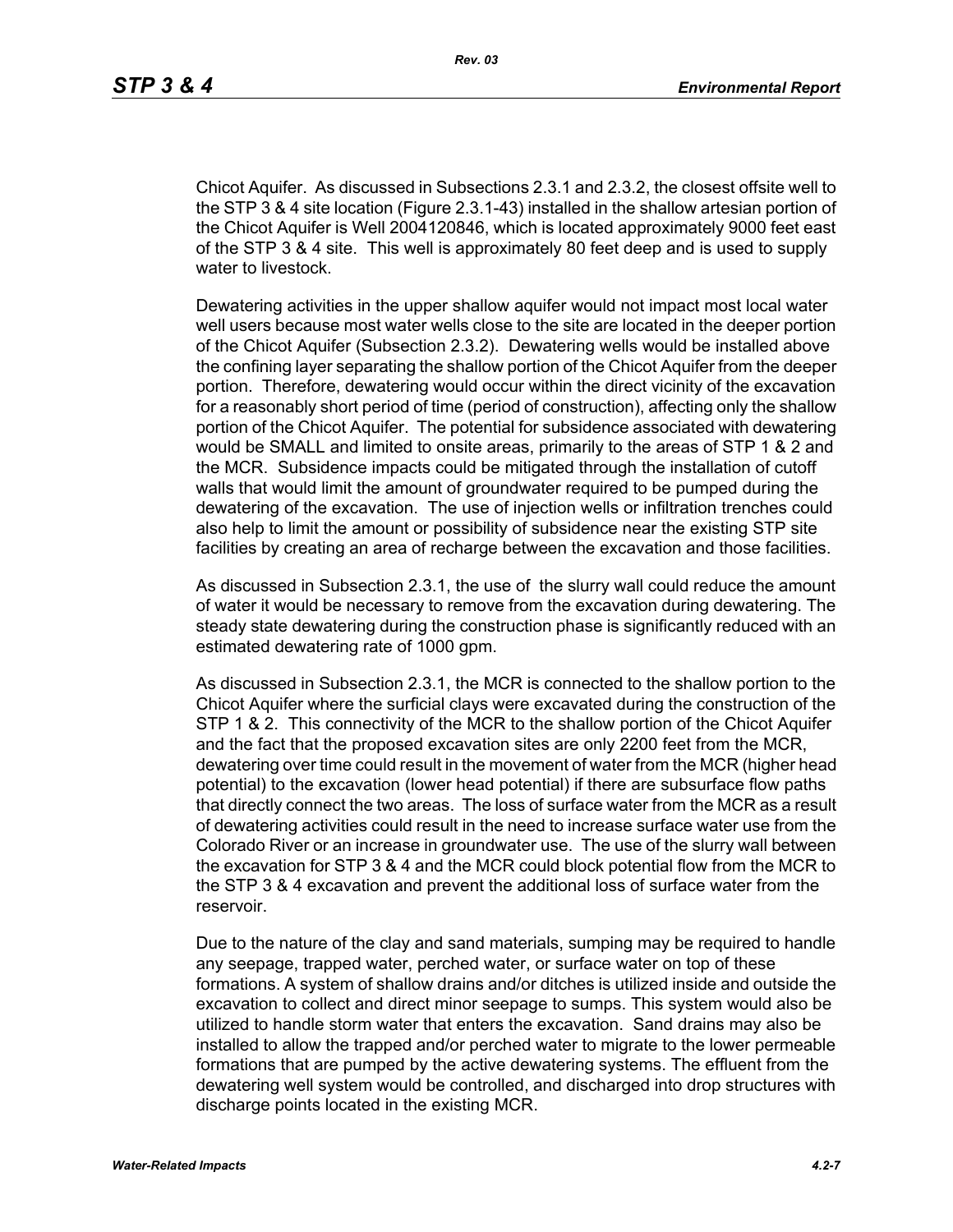A surficial clay extends across the STP site with the exception of beneath some sections of the MCR where the clay was penetrated during construction activities for STP 1 & 2. Because the shallow portion of the Chicot Aquifer is generally isolated from surface waters outside of the footprint of the MCR by the surficial clay and from underlying aquifer units by a confining unit, STPNOC concludes that impacts to groundwater due to pumping during dewatering activities in this aquifer would be limited to the shallow portion of the Chicot Aquifer. Impacts on surface water hydrology from dewatering activities with the possible exception of the MCR would be SMALL and would not warrant additional mitigation.

Compacted materials added to the excavation as part of the backfill process and the presence of the new units would alter the groundwater flow paths in the vicinity of STP 3 & 4 foundations. However, these impacts would be localized to the STP site in the area of construction. When the slurry wall is installed prior to construction, flow patterns within the shallow portion of the Chicot Aquifer on the STP site would also be altered. These impacts would be limited to areas of construction within the STP site boundary and would have no impact on surface water hydrology. STPNOC has developed a Dewatering Plan to be used by the construction contractor that contains detailed information on dewatering and water disposal activities and possible mitigation measures for the STP 3 & 4 site. Once dewatering operations cease, the affected potentiometric surface at the site is expected to return to pre-construction levels. Therefore, STPNOC concludes impacts to the shallow groundwater aquifer from dewatering activities would primarily be localized to the STP site and would be SMALL, and would not warrant mitigation other than as mentioned above or required by existing or required permits.

#### **4.2.2 Water Use Impacts**

Because of the presence of existing groundwater production wells (Figure 2.3.2-7) at the STP site, an evaluation of their production capacity and current use was performed to determine if these wells would produce an adequate supply of water for use during construction. A description of the groundwater underlying the STP site is provided in Subsection 2.3.1.2.2. A description of current groundwater use at STP 1 & 2 is provided in Subsection 2.3.2.2 and Table 2.9-1.

STP estimates that groundwater would be used at a peak or maximum rate of approximately 1200 gpm (Subsection 2.3.1.2.6) during construction with normal demands being much less than maximum use. Groundwater would be used during construction for personal consumption and use, concrete batch plant operation, concrete curing, cleanup activities, dust suppression, placement of engineered backfill, and piping hydrotests and flushing (Subsection 2.3.1.2.6).

As discussed in Subsection 2.3.2, groundwater use at STP from 2001 to 2006 averaged 798 gpm from Well 5, 6, 7, 8, and the NTF well. Based on the STP site's current permitted withdrawal amount of 1860 gpm (3000 acre-feet/year) (Subsection 2.3.2), approximatly 1060 gpm remaining under the site's existing groundwater permit will be available for construction use. STPNOC has determined that under normal construction conditions STP 3 & 4 can be built using this amount. STPNOC estimates the remainder of the 1200 gpm demand for construction activities during maximum use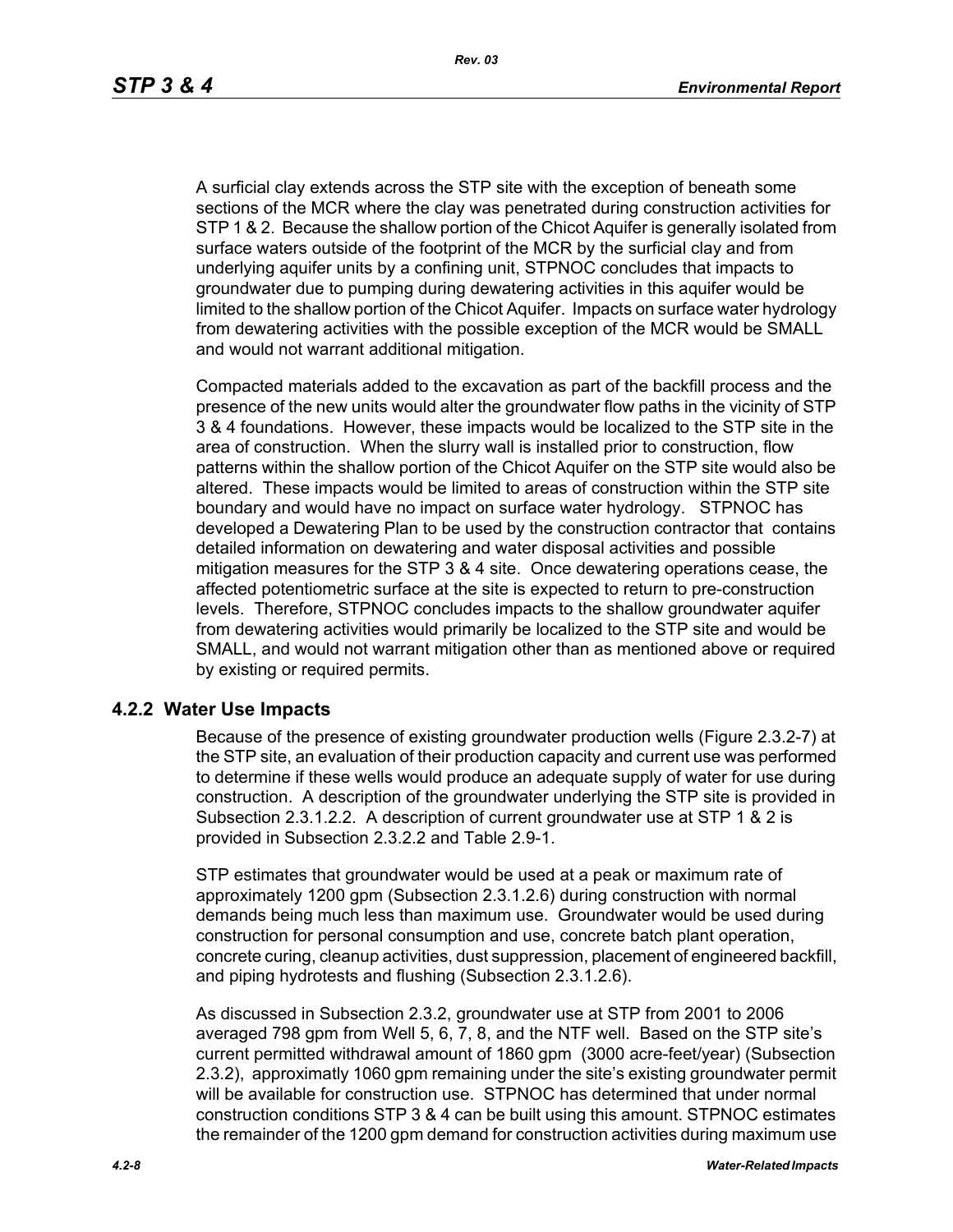conditions could be met by increasing water conservation methods. STPNOC is currently evaluating the possibility of permitting and installing additional groundwater wells at the STP site. The NRC would be notified if additional wells are proposed. Also, STPNOC would submit the necessary well permit applications to the Coastal Plains Groundwater Conservation District (CPGCD) and TCEQ as required for approval. Therefore, CPGCD would be aware of potential impacts to nearby groundwater users.

As discussed in Subsection 2.3.2, STP 1 & 2 currently use water from five groundwater wells within the deep portion of the Chicot Aquifer for cooling, condensing, and refrigeration; process and washdown; boiler feed; air-conditioning; sanitary and drinking; and other plant activities. A sixth well located at the east entrance to the STP Unit 1 and 2 site off FM 521 has been plugged and abandoned. An onsite pump test on Well 5 installed to a depth of 700 feet in the deep aquifer portion of the Chicot Aquifer yielded 50,000 gpd/ft (6680 ft<sup>2</sup>/day). However, as indicated in Table 2.3.1-16, lower transmissivity values were calculated for Well 6 and Well 7. Therefore, an average transmissivity value of 33,245 gpd/ft (4444 ft<sup>2</sup>/day) was used in the calculations. No values for the coefficient of storage was determined for these wells, so the values used are those for Well 5. The specific capacity of Well 5 was 10 gallons per minute per foot (gpm/ft) of drawdown. The average permeability of the deep aquifer beneath the site was calculated to be 35 ft/day (Reference 4.2-2). The hydrologic parameters for the modeling of potential groundwater use impacts using a confined aquifer scenario for the deeper portion of the Chicot Aquifer are included in Table 4.2-3. Subsection 2.3.1 describes the confining unit separating the shallow portion of the Chicot Aquifer from the deeper portion of the Chicot as being confined. Therefore, the results of using a confined scenario would represent STPNOC's current knowledge of the site conditions.

STP would obtain water for various proposed standard construction uses from the existing deep aquifer zone main water production wells (Wells 5, 6, and 7). Currently, water from the deep aquifer is supplied for STP 1 & 2 operations, the Nuclear Training Facility, and for the STP Visitor Center (located within the Nuclear Training Facility) by five of the site's wells installed to a depth of 600 to 700 feet (see Subsection 2.3.2 Table 2.3.2-15).

Groundwater use during construction would be in accordance with STPNOC's existing groundwater permit (Reference 4.2-5). The upper shallow aquifer is primarily used for livestock watering and other low-yield requirements. The upper shallow aquifer is isolated from the surface waters by surficial clays and from the lower aquifer units by several confining units. As discussed in Subsection 2.3.2, most well water users near STP do not use the upper shallow aquifer as a source for drinking water because of its low yield. The deep confined aquifer is used as the primary source of water for the region due to higher aquifer yield. Therefore, STPNOC concludes that impacts due to pumping from the STP site's production wells during construction activities to the shallow portion of the Chicot Aquifer would be SMALL and would not warrant mitigation.

The increase in the average groundwater pumping rate to the permitted maximum amount allowed by the CPGCD would allow STPNOC to use existing site wells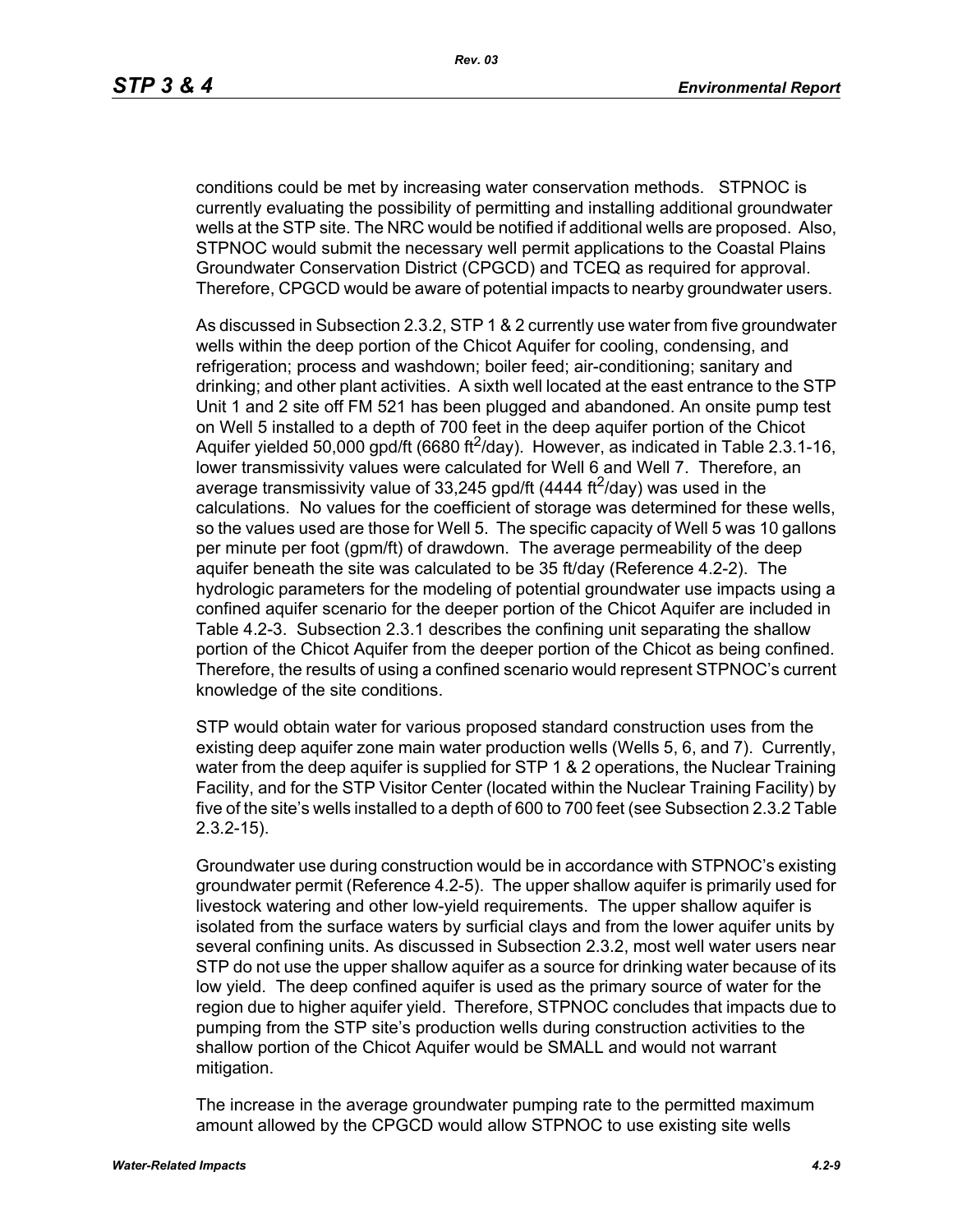currently used to supply part of STP 1 & 2's water requirements to also supply the water required during construction activities for STP 3 & 4. The wells located in the deeper portion of the Chicot Aquifer were evaluated to determine any potential impact to wells located in the vicinity of the STP site within the same portion of the aquifer. The closest offsite well (Figure 2.3.2-5) in the same aquifer unit from an STP site well is Texas Water Development Board Well 8109702, which is located approximately 1.25 miles (6600 feet) southeast of STP Well 7. However, the CPGCD requires a distance of 2,500 feet to be between wells permitted by the District (Reference 4.2-6). Therefore a distance between the potential wells of 2,500 feet would result in the more conservative model results than 6600 feet. As discussed above, the hydrologic parameters used for the modeling are listed in Table 4.2-3.

#### **4.2.2.1 Confined Nonleaky Scenario**

A confined nonleaky scenario would most likely represent actual site conditions. The hydrologic parameters used in support of a confined nonleaky aquifer scenario are included in Table 4.2-3. The Theis non-equilibrium well equations (Reference 4.2-7) for a confined non-leaky scenario are as follows:

| $s = [Q/4(3.14)T](W(u))$ | $u = r^2S/4Tt$ |
|--------------------------|----------------|
|                          |                |

where:

| s = drawdown (ft)                        | T = transmissivity, $ft^2$ /day        |
|------------------------------------------|----------------------------------------|
| $Q =$ pumping rate, ft <sup>3</sup> /day | $t =$ time since pumping started, days |
| S = coefficient of storage               | $W(u)$ = Theis well function           |
| r = distance to pumping well, ft         |                                        |

The assumptions made were that the aquifer is homogeneous, isotropic, of uniform thickness, and of infinite aerial extent. The assumptions also include that the potentiometric surface prior to pumping is horizontal; the well is pumped at a constant discharge rate; the well is fully penetrating and flow is horizontal; the well diameter is infinitesimal so that storage within the well can be neglected; and water from storage is discharged instantaneously with decline of head. The results of the confined nonleaky scenario model indicated that drawdown of the deeper portion of the Chicot Aquifer potentiometric surface at a distance of 2500 feet from any STP site well based on an average pumping rate of 798 gpm after a period of 27 years (9855 days), which is the operational period of STP 1 & 2 to beginning of construction, would result in a drawdown of 27 to 30 feet. During the construction period [7 years (2555 days)] for STP 3 & 4, the drawdown associated only with the construction activities and a pumping rate of 1062 gpm is 32 to 36 feet. During the period of overlap of the current operational water use and the amount of water projected to be used during construction of STP 3 & 4 over the length of construction activities, the drawdown of the potentiometric surface of the Chicot Aquifer was determined to be 55 to 63 feet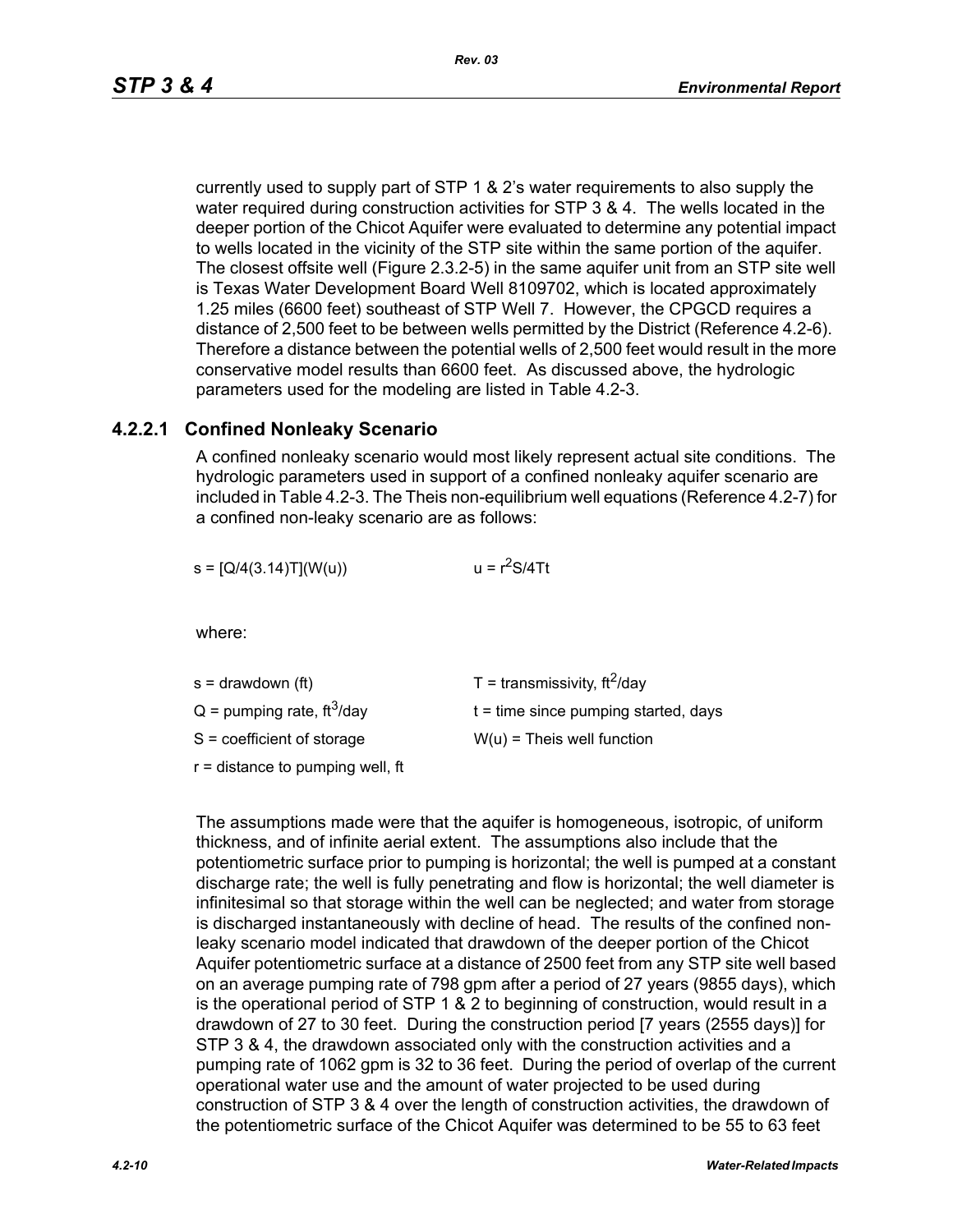(pumping rate of 1860 gpm, which is current permitted value) at 2,500 feet from the pumping well.

In reality, as with the confined non-leaky scenario, under the confined non-leaky scenario, the actual withdrawal resulting from the pumping of any STP site well a distance of 2,500 feet away would be similar to the drawdown that could be generated under current operating conditions based on design yields and assuming that the wells pumped are pumped in a manner such that no two adjacent wells are ever pumped at the same time to prevent coalescing drawdowns. The drawdown at a distance 2,500 feet from any STP site well for the 500 gpm design yield during the projected 40-year operating period of STP 1 & 2 is 18 to 20 feet.

STPNOC concludes that impacts due to increased pumping during construction activities to the deeper portion of the Chicot Aquifer would be SMALL to MODERATE and would not warrant mitigation. A reduction in drawdown potential could be obtained by the permitting of additional production wells within the same aquifer sequence that would be used to supply groundwater during construction. This would allow STP to decrease the actual pumping rate at each well location, thereby spreading out the potential drawdown impacts across the STP site and reducing the effect each of the individual wells would have on offsite well locations while pumping within the current permitted rate of 1860 gpm (3000 acre-feet per year).

### **4.2.3 Water Quality Impacts**

#### **4.2.3.1 Surface Water**

Impacts to surface water quality can occur as the result of chemical spills and soil erosion due to ground disturbance during construction. Potential impacts from the modification or construction of new replacement transmission towers along the STP to Hillje right-of-way would result in soil disturbance which would increase the potential impacts to surface water from sedimentation. Based on observation of aerial photographs, buffers of vegetated land that lie between the transmission towers to be modified or constructed and nearby surface water features would reduce the likelihood of any impacts due to sedimentation resulting from construction activities. STPNOC anticipates that modifications/construction along the transmission right-of-way would occur in accordance with all applicable regulations (Section 1.2, Tables 1.2-1 through 1.2-4) and best management practices to further reduce the potential impact, including erosion control measures that may include the use of silt fences and sediment retention basins to prevent storm water from carrying soil into down-gradient water bodies.

Any contaminants (e.g., diesel fuel, hydraulic fluid, antifreeze, or lubricants) spilled during construction activities and not controlled by spill control measures could also affect surface water quality. Any minor spills of potential contaminants, including diesel fuel, hydraulic fluid, or lubricants during construction of the project, would be remediated quickly in accordance with the STP Construction SWPPP. Therefore, impacts to water quality would be considered SMALL and would not warrant additional mitigation.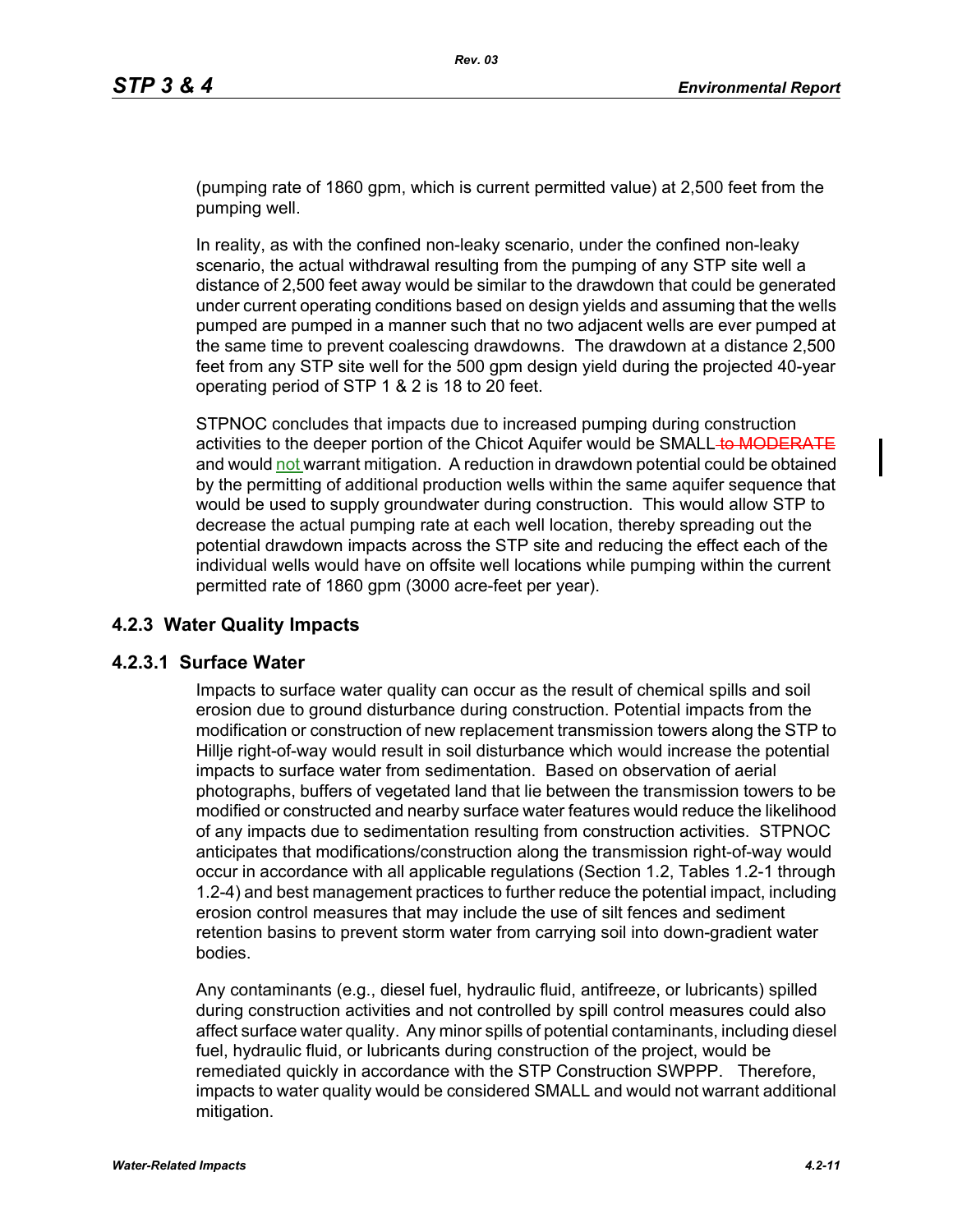Due to the relatively flat topography of the STP site, erosional impact to onsite land surfaces would be SMALL. Little Robbins Slough and Kelly Lake receive surface water from the northern portion of the STP site via surface flow from STP site drainage features and could therefore be impacted by site disturbance activities in the vicinity of STP 3 & 4 and the heavy-haul road. Direct impacts to the Colorado River from the construction activities at STP 3 & 4 are less likely because of the distance (approximately 3 miles) between the construction site and the waterway. Based on observation of aerial photographs, buffers of vegetated land that lie between the construction site and nearby surface water features would reduce the likelihood of any impacts due to sedimentation resulting from construction activities. STPNOC would plan and carry out road building and other project construction activities in accordance with all applicable regulations (Section 1.2, Tables 1.2-1 through 1.2-4) and best management practices including erosion-control measures that may include silt fences and sediment retention basins to prevent storm water from carrying soil into downgradient water bodies.

Because the STP 3 & 4 site slated to be disturbed for facilities and supporting infrastructure is more than 5 acres, STPNOC would, in compliance with the TCEQ TPDES Construction Storm Water Program, do the following:

- Submit a Notice of Intent to obtain coverage under the TCEQ General Permit Number TX150000 Relating to Discharges from Construction Activities.
- Develop a SWPPP.
- **IMPLEMENT MANAGEM** Implement practices, including structural and operation controls to prevent the movement of pollutants (including sediments) into jurisdictionalwetlands and water bodies via storm water runoff.

Based on the fact that any ground-disturbing activities would be permitted and overseen by state regulators, and guided by an approved SWPPP, STPNOC believes any impacts to surface water during the construction phase would be SMALL and would not warrant mitigation beyond those best practices mentioned above and any additional requirements required by permitting agencies.

#### **4.2.3.2 Groundwater**

The shallow aquifer beneath the plant and the STP to Hillje transmission right-of-way is under confined conditions resulting from the overlying surficial clay material and the underlying confining unit that separates the shallow confined aquifer from the deep aquifer located within the Beaumont Formation. The groundwater at the STP site and in the vicinity of the STP site is replenished by natural precipitation that percolates to the water table and then moves laterally to the closest interceptor stream, the Colorado River. As a consequence, any contaminants (e.g., diesel fuel, hydraulic fluid, antifreeze, or lubricants) spilled during construction and not controlled by spill control measures may affect only the shallow aquifer and would ultimately move to surface water bodies where they could be intercepted.

ı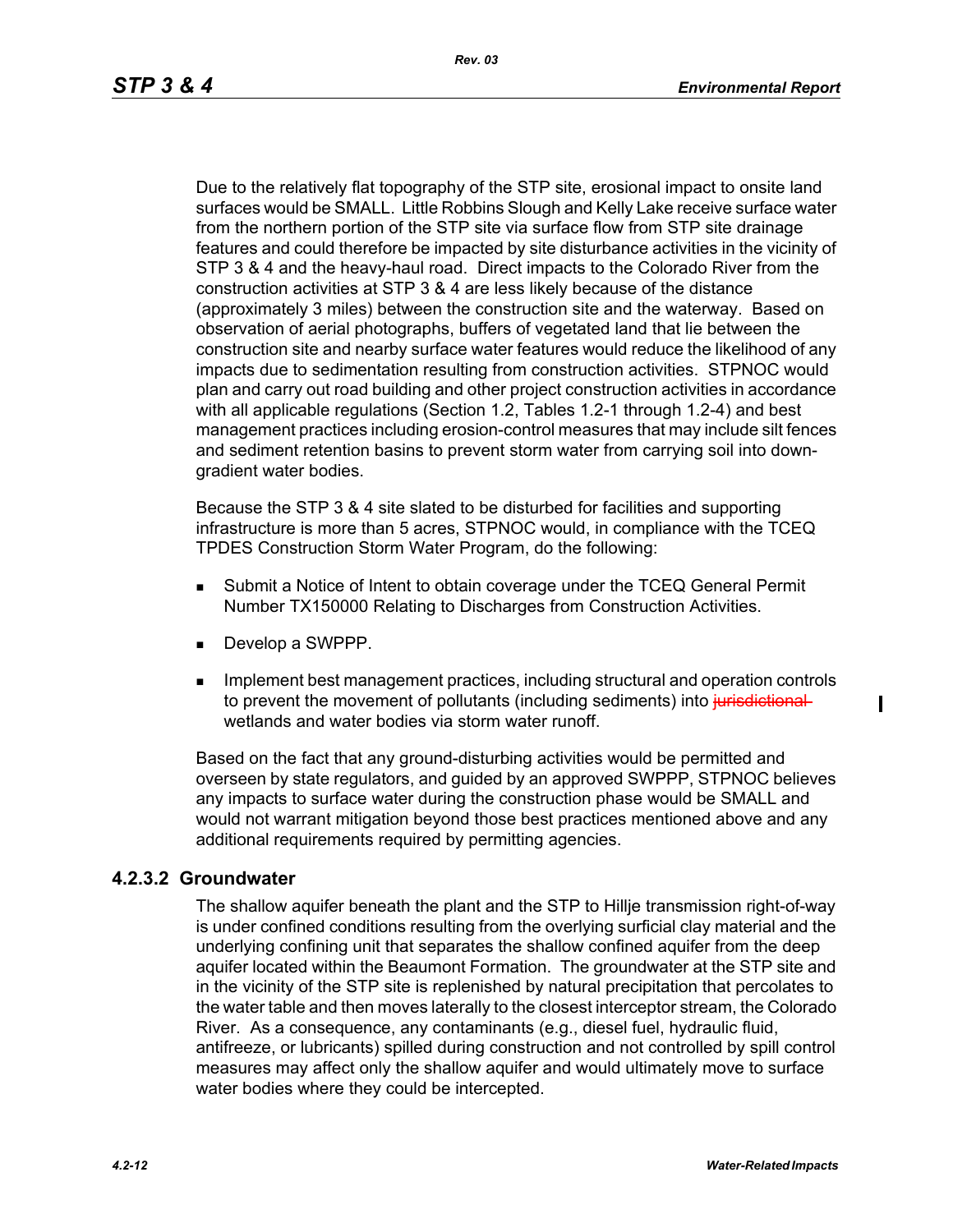Any minor spills of diesel fuel, hydraulic fluid, or lubricants during construction of the project would be remediated quickly in accordance with the construction SWPP.

None of the planned construction activities has the potential to affect the deep, confined aquifers. In the unlikely event small amounts of contaminants escape into the environment, they would have only a small, localized, temporary impact on the shallow confined aquifer. STPNOC believes that any impacts to groundwater quality would be SMALL and would not warrant mitigation beyond those described in this section or required by permit.

## **4.2.4 References**

- 4.2-1 STPEGS Updated Final Safety Analysis Report for Units 1 & 2, Revision 13, May 2006.
- 4.2-2 "Final Environmental Statement related to the Operation of STP 1 & 2," NRC (Nuclear Regulatory Commission) August 1986.
- 4.2-3 "Rapid Bioassessment Initial Report," ENSR (ENSR Corporation), South Texas Project Electric Generating Station, Prepared for STP Nuclear Operating Company, Wadsworth, Texas, May 2007.
- 4.2-4 "Ecological Survey Report Unit 3 and 4 Licensing Project," ENSR, South Texas Project Electric Generating Station, Prepared for STP Nuclear Operating Company, Wadsworth, Texas, March 2007.
- 4.2-5 Operating Permit, STP Nuclear Operating Company, Historical User Permit No. OP-04122805, Coastal Plains Groundwater Conservation District, March 2005.
- 4.2-6 CPGCD (Coastal Plains Groundwater Conservation District) 2004, Rules of the Coastal Plains Groundwater Conservation District, adopted May 25.
- 4.2-7 "Groundwater and Wells," Fletcher G. Driscoll, 2<sup>nd</sup> Edition, Johnson Filtration Systems Inc., St. Paul, Minnesota, 1989.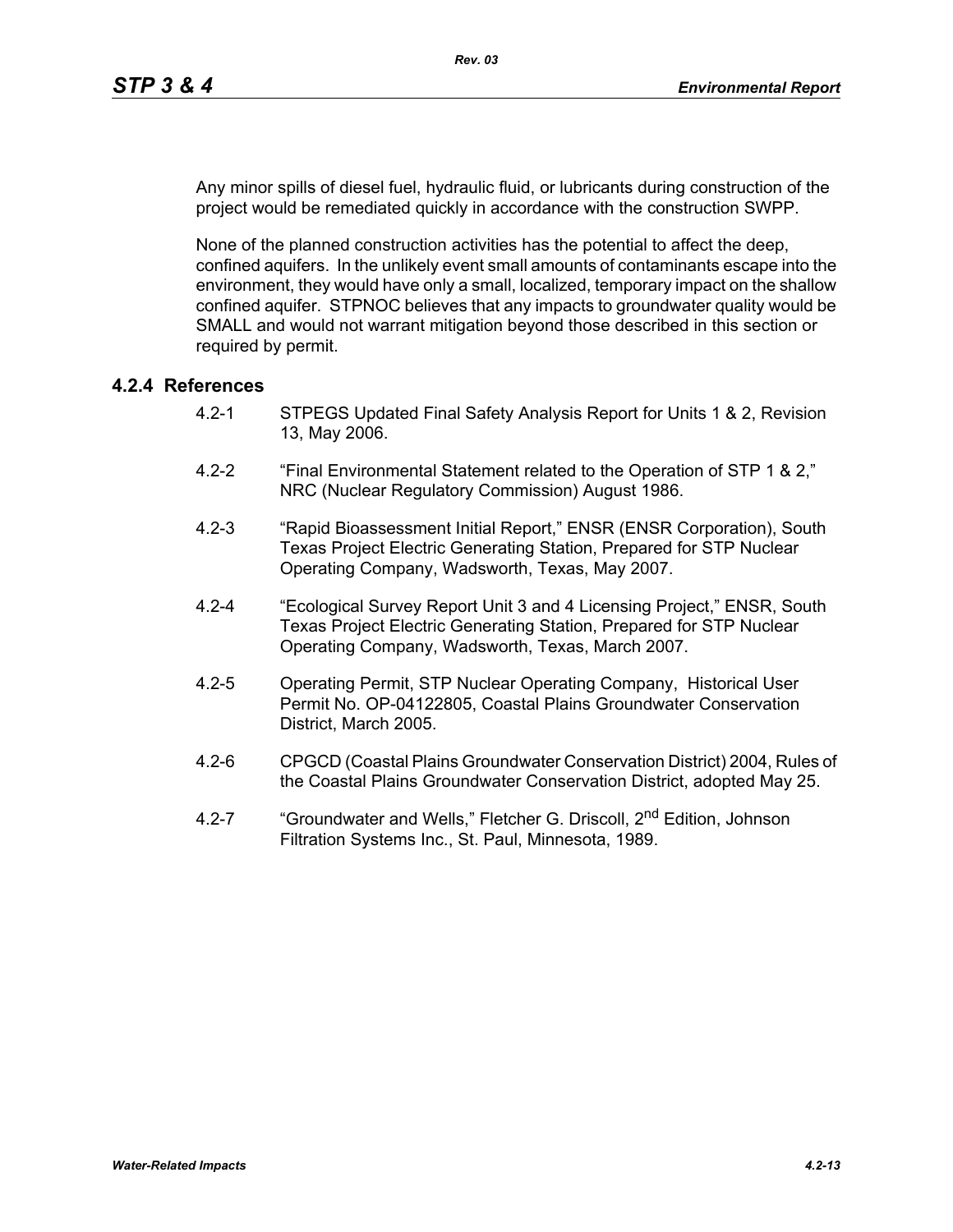| Table 4.2-T EStimated Dewatering Drawdown and Subsidence |                                                        |                                         |                                           |  |  |
|----------------------------------------------------------|--------------------------------------------------------|-----------------------------------------|-------------------------------------------|--|--|
| Location                                                 | <b>Distance from STP Proposed</b><br><b>Excavation</b> | Drawdown at<br><b>Location Facility</b> | Subsidence at<br><b>Location Facility</b> |  |  |
| MCR Dike                                                 | 2200 ft from STP 3 & 4                                 | $< 0.1$ to 10 ft                        | $< 0.01$ to 0.08 ft                       |  |  |
| STP Unit 1                                               | 1800 ft from STP 3 & 4                                 | $< 0.1$ to 19 ft                        | $<$ 0.01 to 0.15 ft                       |  |  |
| STP Unit 2                                               | 2250 ft from STP 3 & 4                                 | $0.1$ to 9 ft                           | $< 0.01$ to 0.07 ft                       |  |  |

# **Table 4.2-1 Estimated Dewatering Drawdown and Subsidence**

| Table 4.2-2 Pump Test Data STP 1 & 2 Shallow Aquifer |
|------------------------------------------------------|
| <b>Portion of the Chicot Aquifer</b>                 |

|                          | <b>Test Depth</b> | Transmissivity | <b>Permeability</b> |                    | <b>Storage</b> |
|--------------------------|-------------------|----------------|---------------------|--------------------|----------------|
| (ft)<br><b>Pump Test</b> | (gpd/ft)          | gpd/ft         | cm/sec              | <b>Coefficient</b> |                |
|                          | 60-140            | 33,000         | 410                 | 0.0200             | 0.00071        |
| 2                        | 59-83             | 13,000         | 600                 | 0.0280             | 0.00045        |
| 3                        | $20 - 43$         | 1,100          | 65                  | 0.0030             | 0.00170        |
| 4                        | $30 - 45$         | 10,500         | 420                 | 0.0200             | 0.00070        |

Source: Reference 4.2-2, Table 2.4.13-3